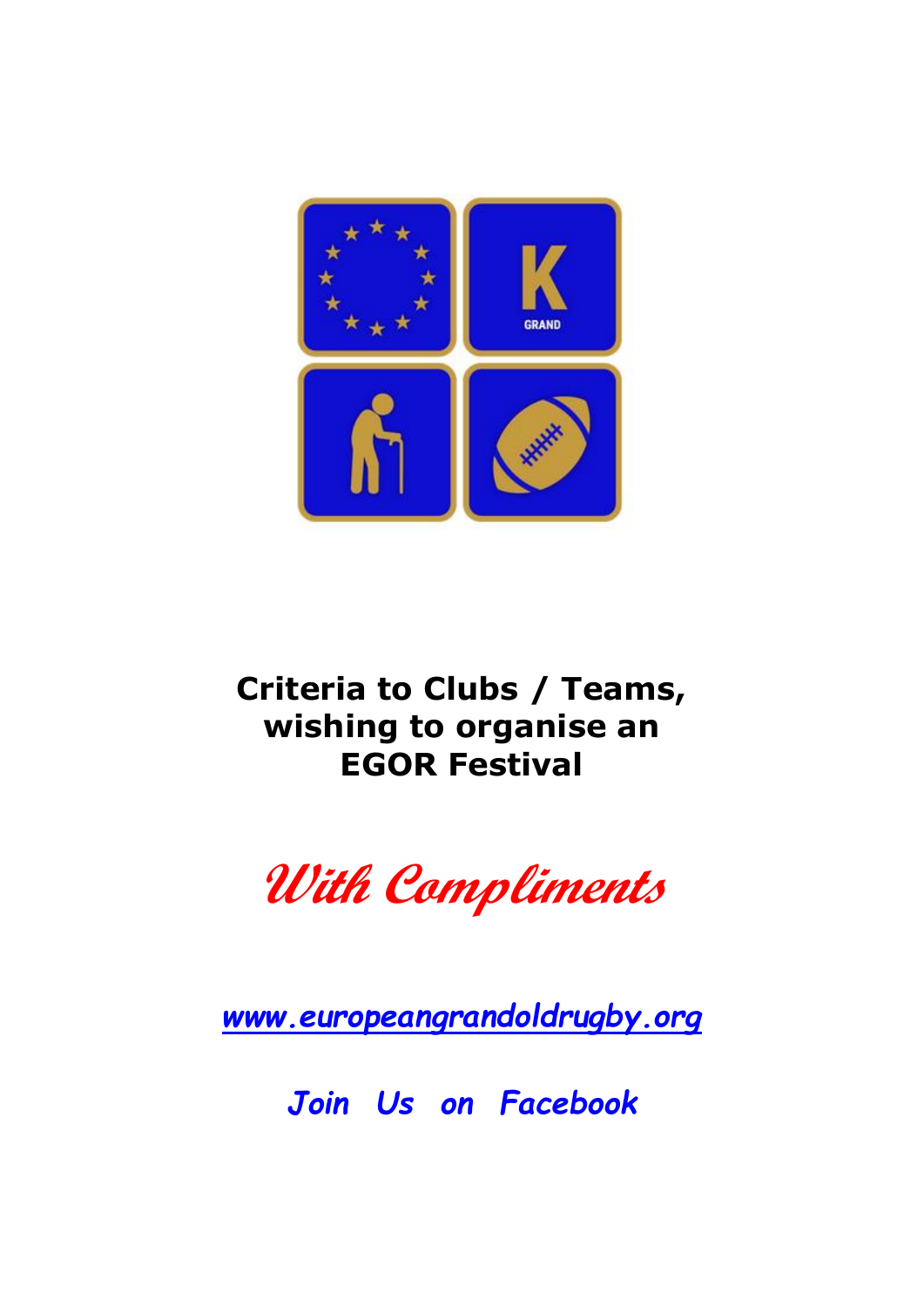### **CRITERIA for ORGANISING a EUROPEAN GRAND OLD RUGBY FESTIVAL**

The Event should be a Rugby Festival based on " Fun, Friendship, Fraternity ".

The Aging Players *must* be 35 years of age or above and should be able to take part and enjoy the Game they love and look back on the Event as a memorable experience. Who wins on the pitch is irrelevant.

Any European Rugby Club, or Golden Oldies Rugby Team can apply to *European Grand Old Rugby*, to request consideration to Host a EGOR (European Grand Old Rugby Festival) ( hereinafter called the - Festival )

Preference will be given to a Team / Club who wish to become a Candidate to Host the Festival who have attended a previous EGOR Festival, or Festivals and gained the ethos of Golden Oldies Rugby.

A Team / Club, will need to form a competent, enthusiastic and active Rugby Local Organising Committee ( hereinafter called – LOC ) hopefully supported by their Parent Club and Local City Council, Tourist Board and Local Businesses

Full support will always be available to the LOC from European Grand Old Rugby ( hereinafter called EGOR) who will assist with the Organisation and Promotion of the Festival, seeking Sponsorship, Notifying Teams etc….

The LOC, should spread the workload and make all the Festival arrangements relating to the Festival –

- ➢ Adequate number of Pitches relating to number of Team Entries sought
- ➢ Enough Changing Rooms / Tentage ( if required ) and Showers, for participating Teams attending
- ➢ Appropriate discussions with the Host Club Committee, Local Council, Police and local Sports Council
- ➢ Media Launch, if possible with Sponsors, VIPs…. and ongoing News Items to continuously promote the Festival sent to the Media.
- ➢ Prepare a Festival Pack / Posters and if possible, get a Web presence. The LOC should undertake to set-up a Festival Facebook Page, Festival Website, and provide current information to the EGOR Webmaster with Festival material so that all relevant Festival information will be readily available.
- ➢ Appropriate Medical cover Doctor, Physios, First Aid / Para Medic, Ambulance, Water, Ice etc
- ➢ Sponsorship, Grants ( Local Authority and Local Sports Council ) etc sought, to offset costs
- ➢ All appropriate Bookings, Insurances, Licenses etc
- ➢ Suitable Food and Drink facilities, at fair prices, for Teams and Supporters preferably Draught Beer.
- $\triangleright$  As far as possible, it is always hoped to hold a ' Green ' Environmentally Friendly Festival
- ➢ Sourcing ' Freebies ' to augment each Player's Festival Pack
- $\triangleright$  Festival may select an appropriate Charity
- $\triangleright$  Mini / Youth Rugby Events etc, may be included in the Festival
- $\triangleright$  Local Services / Traders can be offered a presence at the Festival for an agreed Fee to the LOC
- $\triangleright$  Any other ideas which may enhance the Festival
- $\triangleright$  The LOC should select an appropriate Festival Ambassador if so wished
- ➢ The LOC shall arrange a range of suitable Hotels for all Players / Supporters
- ➢ Appropriate Travel / Shuttle arrangements must be organised for all participating in the Festival.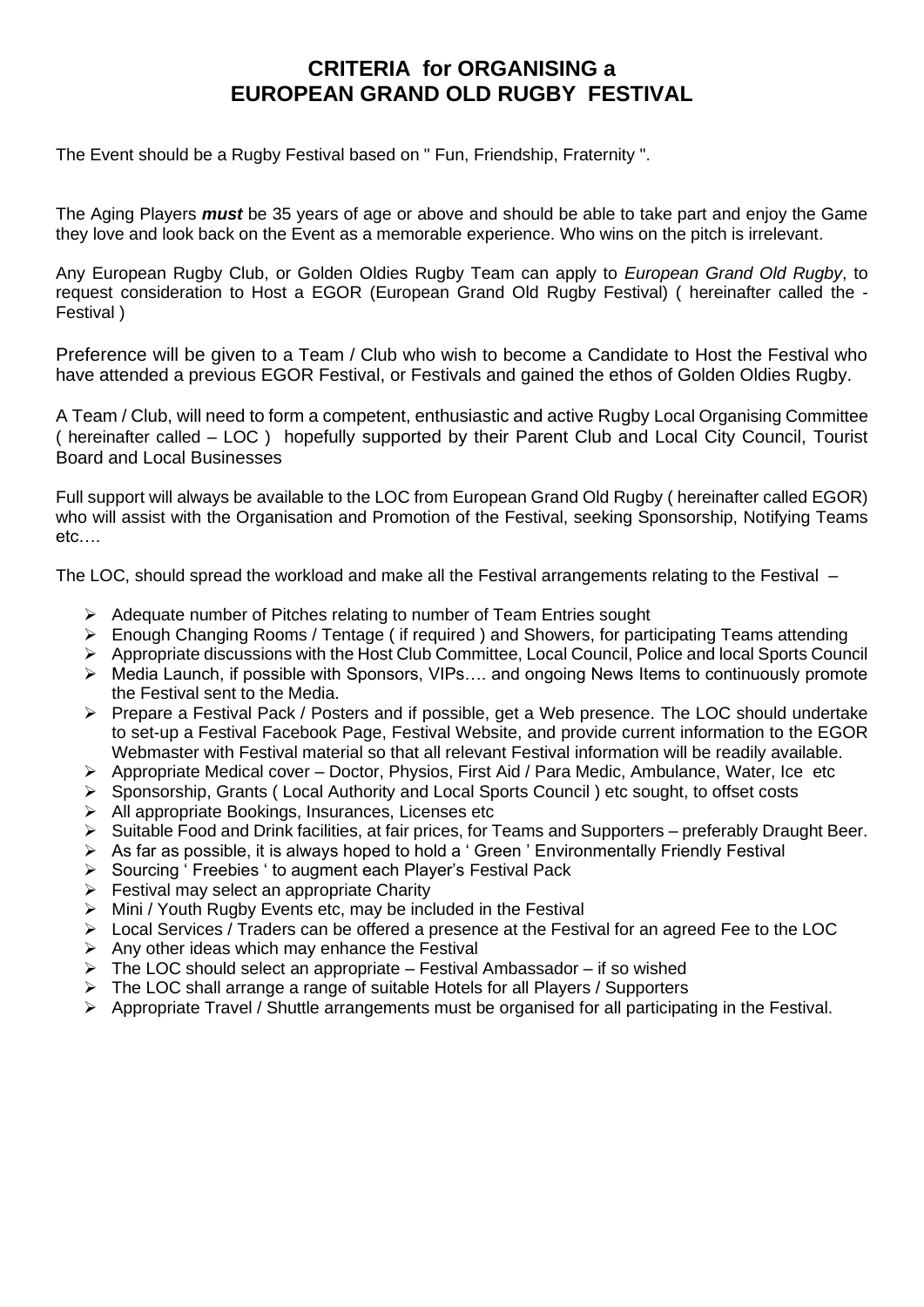## *Festival Organisers should try to follow these Guidelines***:**

#### **1. Registration**

1.1. Invitations are open for all Golden Oldies Teams from Europe plus non-European Teams, ( Twin Towns etc ) who, as with all Teams, shall be accepted at the discretion of the LOC.

Invitations to participate should be sent out about six months prior to the event, and followed up regularly. 1.2. Entries from Individual Players or Groups of Players may also be accepted.

1.3. The maximum number of Teams able to participate will be decided by the LOC…..but shall depend on the number of available Pitches.

1.4. Teams will be asked which type of Golden Oldies Rugby they wish to play – Contested (usually age group 35 – 50 years, also called the "Golden Category"). ) or Uncontested (usually age 50+ and older Players, also called the "Platinum Category"). All matches will be played strictly according to the Golden Oldies Laws of Game.

1.5 A Golden Oldies Refereeing DVD may be available from EGOR to assist the Local Referees' Society

1.6. An Entry Fee per person, shall be agreed by the LOC and EGOR.

1.7 A Registration / Information Desk shall be set up at the Field.

#### **2. Participation**

2.1. It is hoped that all participating Teams comprise of a minimum 20 players, including a ' Team Manager ' ( Playing, or Non Playing ) and if possible, a Referee. Age Ranges / Colour of Shorts will be adhered to most strictly.

2.2. All participants should remember that they are Playing in a Festival….not a Tournament !

2.3. Contents of the ' Festival Team Package ' to be finalised nearer the Festival

2.4. Teams from outside Europe may participate in the Festival at the discretion of the LOC.

2.5. All Festival participant Teams should be paid up Members of EGOR.

#### **3. Festival Package**

3.1. The Festival Package Fee pays for:

- $\triangleright$  Entry to the Festival, with a minimum of two Games
- ➢ Souvenir Festival Item / Items ( Supplied or sourced by LOC )
- $\triangleright$  Any other relevant items
- ➢ Transport for Teams on Arrival and Departure
- ➢ Opening and Closing Functions and Transport for each
- ➢ Water ( Possibly Sponsored )
- ➢ The same Festival Package offer is valid for a Team's Supporters or for Individual Entrants who pay the Entry Fee.

#### **4 Accommodation**

4.1. If required, the LOC shall identify Accommodation which is prepared to offer Special Rates for any Participating Teams. These hotels will offer twin, double or three bedded rooms ( bed and breakfast ). Teams are requested to select their accommodation from the approved list and are responsible for settling their own hotel bills. These expenses are not part of the LOC Budget.

4.2 The LOC shall identify Accommodation offering suitable Discounts for Sponsors / VIP's etc, who may be attending the Festival.

4.3 If appropriate, the LOC may also be in a position to offer Campsite type facilities.